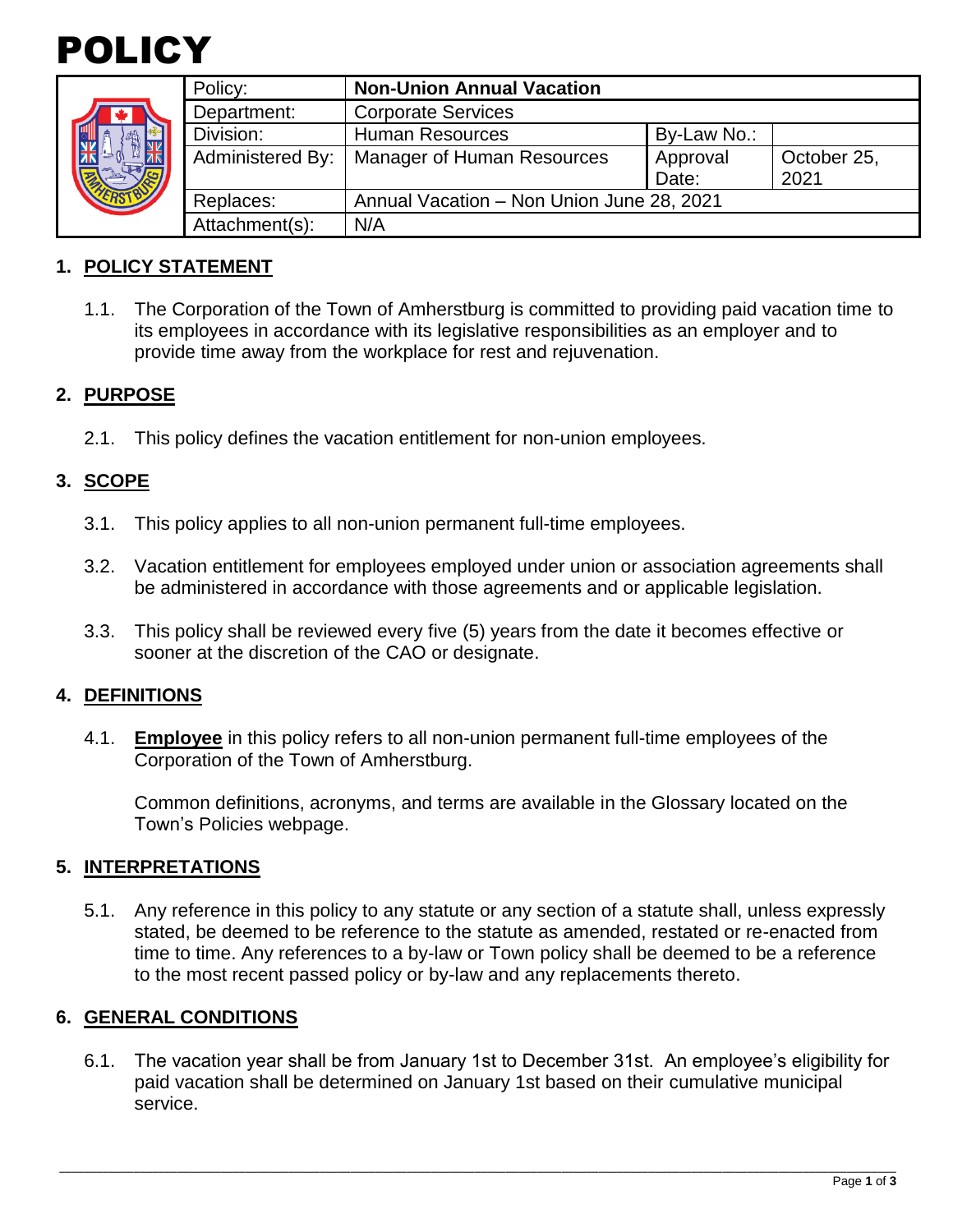- 6.2. No employee shall be allowed to accumulate vacation and all vacation days must be taken during the same calendar year, except as follows:
	- 6.2.1. If, by the end of the calendar year, an employee has not been able to exhaust all the vacation time to which such employee is entitled, such employee may request vacation carryover to the following year of up to 10 days for approval by their Director and the CAO. Requests for carryover of the CAO's vacation entitlement of up to ten (10) days shall be approved by the Mayor. Any remaining vacation entitlement in excess of ten (10) days shall be forfeited, subject to compliance with the *Employment Standards Act*.
	- 6.2.2. All vacation days carried over must be used within the first ten (10) months of the year they are carried over to.
- 6.3. Notwithstanding anything else in this Policy, where the CAO deems that due to exigencies of service an employee is precluded from using their vacation entitlement in a year, resulting in excess of ten (10) days remaining, the CAO may authorize carryover of vacation entitlement in excess of ten (10) days or pay out of unused vacation entitlement in excess of ten (10) days at the applicable daily salary rate in the year in which it was earned by the employee at year end. Requests for carryover or pay out of the CAO's vacation entitlement in excess of ten (10) days shall be approved by Council.
- 6.4. In May and October of each year, the Senior Management Team (SMT) will be provided with a summary of the outstanding vacation entitlement of their employees. The SMT shall ensure that all outstanding vacation time is scheduled and taken within the calendar year subject to authorization to carry over or pay out vacation time under sections 6.2 and 6.3 above.
- 6.5. Once an employee's vacation has been requested and subsequently approved by the Employer, it shall not be cancelled, postponed, or interrupted by the Employer except in the event of a Municipal emergency as defined in the Duties policy or in the event the employee has been summoned to testify as a Crown witness on behalf of the Town as outlined in the Leave of Absence policy. Should an employee's vacation be cancelled or postponed, the employer agrees to provide full reimbursement for any deposits, cancellation fees or other such expenses incurred by the employee for such action provided that insurance is not covering the cancellation fee.
- 6.6. Where in any year an employee ceases to be an employee of the Town prior to December 31, the employee will be paid their vacation entitlement on a prorated basis on the later of seven (7) days from the employee's resignation becoming effective or the next pay day. In the event an employee owes a vacation payback, monies owing will be deducted from the employee's final pay to the extent available.

# 6.7. **Vacation Entitlement**

6.7.1. The annual vacation for each non-union employee shall be as follows:

| On completion of six months service | - 1 week                |    |
|-------------------------------------|-------------------------|----|
| On completion of one years service  | - an additional week 4% |    |
| In the second calendar year         | - 2 weeks               | 4% |